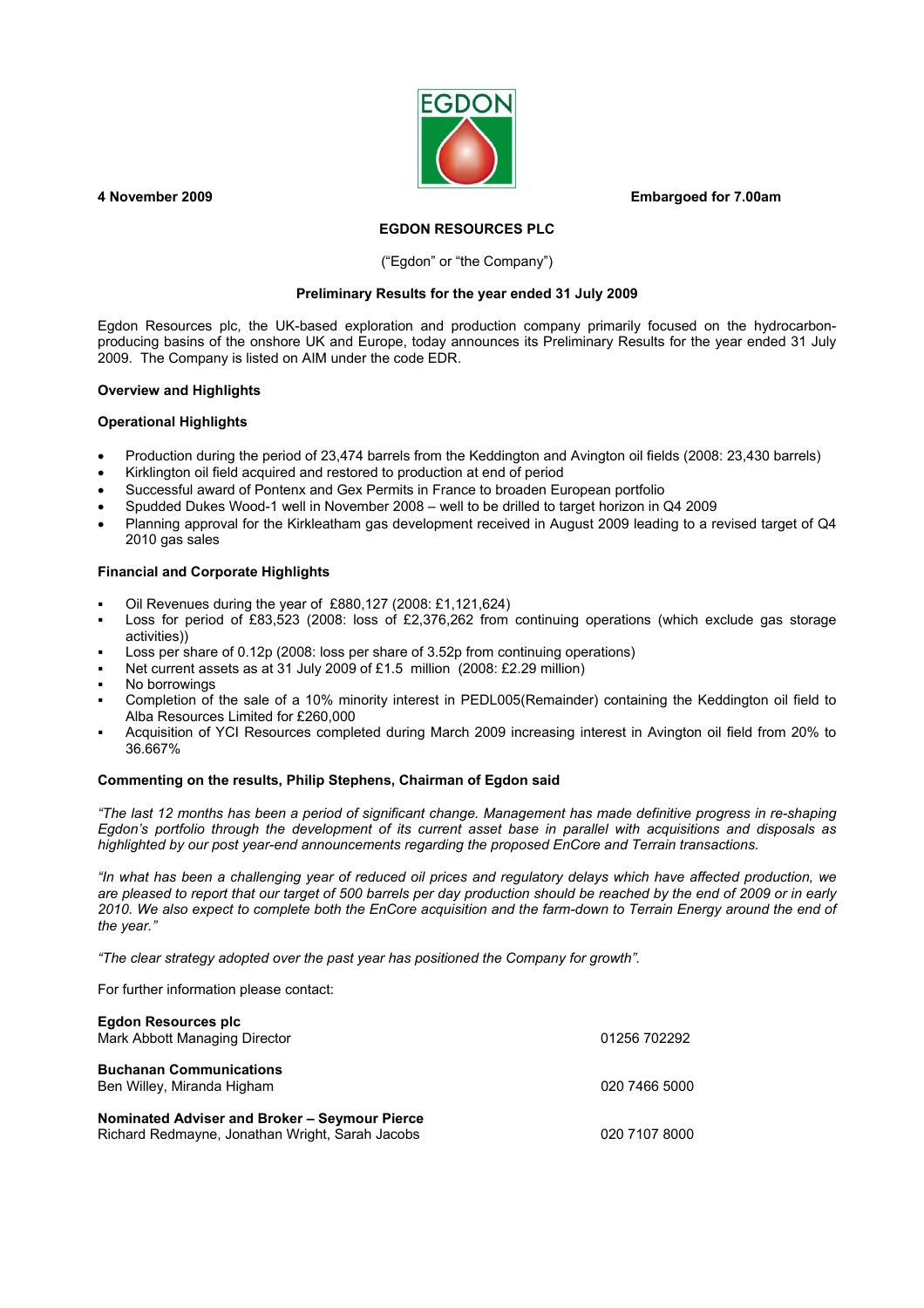## **Chairman's Statement**

The current year has been a challenging year for all exploration and production businesses and Egdon has not been an exception. We have had to manage reduced and fluctuating oil and energy prices and an uncertain economic outlook. Our strategy to develop the business in this trading environment has been clear. We have focused our efforts on nearterm production and revenue generating projects, reduced our near-term exploration expenditure, and carefully managed our cash resources. Whilst doing this we have always had an eye to the future and looked to position ourselves for growth.

## **Financial**

The Group recorded a loss for the period of £83,523 (2008: loss of £2,376,262 from continuing operations). This equates to a loss per share of 0.12p (2008: loss per share of 3.52p from continuing operations).

The Group had sustained oil production throughout the year with oil sales of £880,127 (2008: £1,121,624) on volumes of 23,474 barrels (2008: 23,430 barrels).

The Group has no borrowings and has adopted a strategy designed to provide a clear focus on managing costs. The Group had net current assets as at 31 July 2009 of £1.50 million (2008: £2.29 million).

The Directors do not recommend the payment of a dividend (2008: £nil).

### **Near term focus on Production**

We have continued to focus the Company's resources on production and development projects designed to increase production and revenues. Production during the period was 23,474 barrels slightly up from 2008 (23,430 barrels). At 31 July 2009 the Keddington and Avington oil fields were on production.

Production from the Keddington oilfield in Lincolnshire continued throughout the period, with net Egdon oil volumes for the year of 13,476 barrels an increase of 24% over 2008 levels (10,866 barrels). We remain encouraged by the upside at Keddington and are planning to drill a sidetrack of the Keddington-2y well based on recently reprocessed 3D seismic data to increase production and revenues from the field by early 2010.

The Avington oil field was placed on production on 23 January 2009 and continued to produce until the end of the year. During March 2009 Egdon increased its interest in Avington from 20% to 36.667% through the acquisition of YCI Resources Ltd (later renamed Egdon Resources Avington Limited) from Heyco Energy Group for a consideration of 6,861,434 Egdon ordinary shares and a Net Profit Interest on production from the field. Net production from Avington for the period was 9,998 barrels (2008: 12,564 barrels). In early August 2009 the field was shut-in for a period of around 2 months whilst the permanent production facilities were upgraded.

During the year Egdon acquired the Kirklington-2 well site in Nottinghamshire (PEDL203) from Star Energy. The Kirklington oil field, which had been shut-in since 2004, is located immediately to the south of the Eakring-Dukes Wood oil field. The production facilities on the site have been reinstated and improved; test-production was initiated on 28 July 2009 and by 7 August 2009 had achieved a rate of around 30 bopd. This production whilst welcome is not the primary interest for the Company. Egdon has identified the potential to recover additional oil volumes via a sidetrack of the existing Kirklington-2 well. Planning approval is already in place for this well which will be drilled in the near future.

Drilling activity was limited during the period as we consolidated activity around existing projects. However the Dukes Wood-1 well was spudded on 18 November 2008 with the drilling of the top-hole section of the well to a depth of 47 metres. This enabled the licence to be extended into its second term. Dukes Wood-1, which is due to complete drilling in November 2009, will test the highest part of the Dukes Wood anticline in an area where Egdon has identified potential for un-drained and re-migrated oil. This is the first well in the evaluation of the rejuvenation potential of the Eakring-Dukes Wood oil field where we see low risk opportunities to add production and reserves to our near term asset base.

The Kirkleatham gas field development (PEDL068) continued, albeit with slower than hoped for progress. A milestone was achieved in August 2009 with the award of planning consent for the development. However, this project has not been immune from the recession with significant changes on the Wilton site leading to delays in finalising the design and agreements. As a result the joint venture partners have agreed to move the target completion of the project from late winter 2009/10 to the start of the 2010 winter gas season where it is anticipated that gas prices will be higher compared to a summer start-up.

### **Acquisitions and asset transactions**

In addition to the acquisition of YCI Resources Limited detailed above. Egdon also sold a minority interest of 10% in PEDL005 (remainder) to Alba Resources Limited for a cash consideration of £260,000 in January 2009.

On 23 September 2009 the Company announced it was in advanced negotiations to acquire a portfolio of UK and French assets from EnCore Oil plc ("EnCore"). The assets to be acquired would consist of EnCore's entire interests in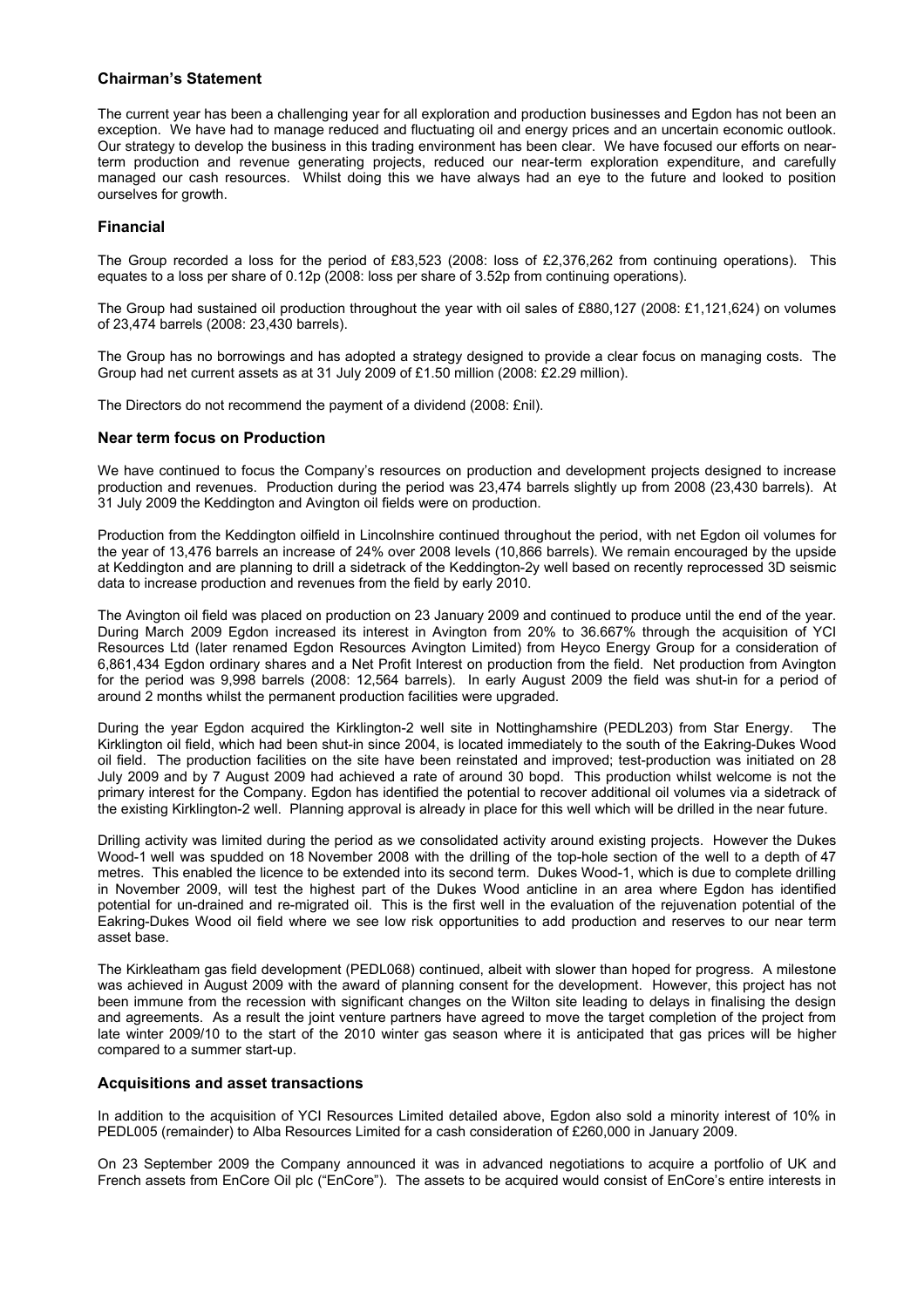ten onshore UK licences, two onshore French licences and an interest in the Ceres gas field located in the Southern North Sea. The Ceres field is due to commence production prior to year end and on the basis of our expectation that the acquisition will complete around the end of 2009 this would therefore contribute to the Company's production target.

On 15 October 2009 the Company announced that it had farmed-down its interest in four East Midlands licences to Terrain Energy Limited for a consideration of £687,500, with £450,000 payable in cash on completion and a further £237,500 payable on a staged basis on commencement of specific drilling activity on licences PEDL005(Remainder), PEDL118 and PEDL203.

#### **Exploration – the engine for growth**

Egdon's strategy is to develop a high-potential exploration portfolio as a platform for future growth. Egdon has an objective of drilling 3 to 4 exploration and appraisal wells per year from 2010 onwards to achieve this goal.

As part of the exploration process we continue to add value to our existing licences in the UK and France through detailed ongoing technical work, where we high-grade areas and prospects and look to secure the necessary landowner and planning consents for future drilling. We are currently awaiting the outcome of a planning application for the Holmwood prospect in Surrey and are preparing or considering planning applications for wells at Nooks Farm, Winfrith, North Somercotes and Westerdale. As part of the normal cycle of exploration we also relinquish those licences which do not meet our exacting technical standards. During the period PEDL's 048, 094, 128 and 132 have been relinquished and the past costs written off.

France has been a key focus for the Company's exploration strategy and it is pleasing to report the addition of two further high potential permits during the year which add significantly to the Company's opportunity base.

The first of these, the Pontenx Permit is located on the southern margins of the Parentis Basin, an oil productive region on the Atlantic coast of France. The Pontenx Permit contains a mix of opportunities including the abandoned Mimizan Nord heavy oil field and a number of high potential prospects.

The second of these is the Gex Permit which is located in the Jura/Molasse Basin adjacent to the Swiss Border. We are encouraged by its potential for significant gas reserves close to Geneva, an area of major energy demand.

We are also currently awaiting the award of a further French licence: Navacelle.

Egdon has reported best estimate prospective resources as at 31 July 2009 of 280 million barrels of oil equivalent in over 50 prospects. With this high number of prospects we have decided to market a number of farm-out opportunities with the aim of managing risk and accelerating drilling activity on some key projects. The farm-out market is currently very competitive but we hope to be able to report progress in this area during the coming year.

The Company will continue to review new exploration opportunities and apply for new projects where they strengthen our portfolio.

### **Outlook**

The Company has previously reported a production target of 500 boepd by the end of 2009. The delay in first production from Kirkleatham will impact this target but planned activity at Dukes Wood, Keddington and Kirklington will add to overall production and combined with the proposed acquisition of Ceres from EnCore we expect to reach the target either by the end of 2009 or in early 2010

Looking further ahead the next 12 months will see further progress towards increasing production and revenues with continued production expected from Keddington, Avington and Kirklington and further production volumes anticipated from activity at Dukes Wood, Keddington, Waddock Cross and Kirkleatham.

A return to exploration activity is expected in the next year with potential wells at Winfrith, North Somercotes, Goudhurst and Holmwood dependent upon the outcome of planning applications.

The challenges of the current trading environment can produce interesting acquisition opportunities and Egdon continues to review options to grow the business. As mentioned above, we anticipate completion of the EnCore acquisition and integration of this portfolio into Egdon's asset base around the end of 2009. This would result in additional drilling activity in Southern England and France in 2010.

Meanwhile we thank our shareholders for their continued patience and support, and I would like also to pay tribute to the hard work and endeavours of our staff during the year.

**Philip Stephens Chairman**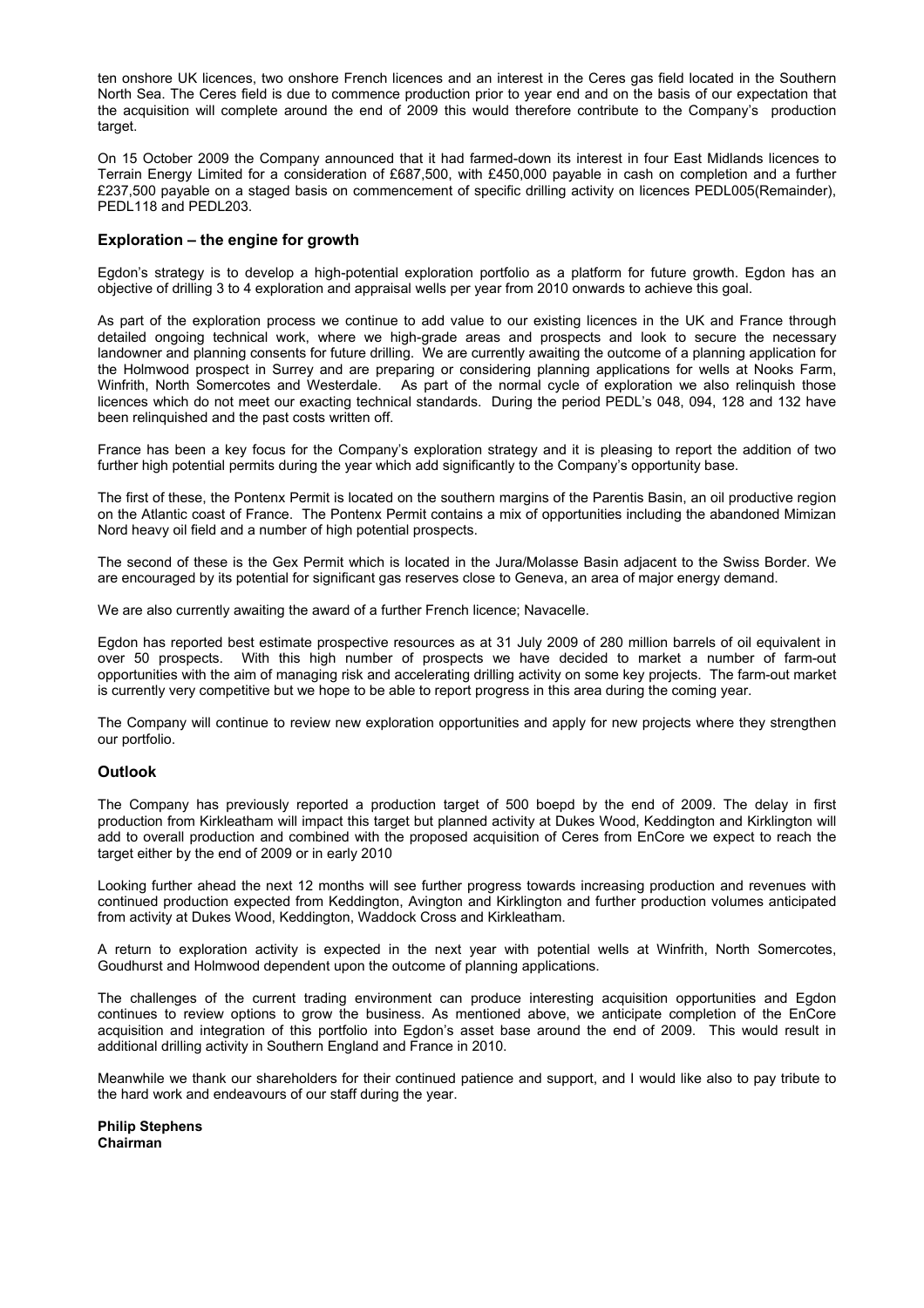# **EGDON RESOURCES PLC CONSOLIDATED INCOME STATEMENT FOR THE YEAR ENDED 31 JULY 2009**

|                                                                                                                                                                                       |             | 2009                     | 2008                          |
|---------------------------------------------------------------------------------------------------------------------------------------------------------------------------------------|-------------|--------------------------|-------------------------------|
| <b>CONTINUING OPERATIONS</b>                                                                                                                                                          | <b>Note</b> | £                        | £                             |
| <b>Revenue</b>                                                                                                                                                                        |             | 880,127                  | 1,121,624                     |
| Cost of sales - exploration costs written off and pre-licence costs<br>Cost of sales - other<br>Total cost of sales                                                                   |             | (151, 620)<br>(678, 895) | (1,441,260)<br>(1, 103, 236)  |
|                                                                                                                                                                                       |             | (830, 515)               | (2,544,496)                   |
| Gross profit / (loss)                                                                                                                                                                 |             | 49,612                   | (1,422,872)                   |
| Other administrative expenses<br>Negative goodwill arising on acquisition of subsidiary                                                                                               |             | (480, 927)<br>62,828     | (1, 189, 836)                 |
| <b>Total administrative expenses</b>                                                                                                                                                  |             | (418,099)                | (1, 189, 836)                 |
| Other operating income<br>Exceptional item - profit on disposal of property, plant and equipment                                                                                      |             | 54,236<br>221,300        | 91,295                        |
|                                                                                                                                                                                       |             | (92, 951)                | (2,521,413)                   |
| Financial revenue<br>Finance costs                                                                                                                                                    |             | 30,226<br>(20, 798)      | 161,476<br>(16, 325)          |
| Loss on ordinary activities before taxation                                                                                                                                           |             | (83, 523)                | (2,376,262)                   |
| Taxation on loss on ordinary activities                                                                                                                                               |             |                          |                               |
| Loss for the period from continuing operations after taxation                                                                                                                         |             | (83, 523)                | (2,376,262)                   |
| Loss from discontinued operations                                                                                                                                                     |             |                          | (798,000)                     |
| Loss for the period                                                                                                                                                                   |             | (85, 523)                | (3, 174, 262)                 |
| Loss per ordinary share<br>Basic and diluted loss per share<br>Basic and diluted loss per share (continuing operations)<br>Basic and diluted loss per share (discontinued operations) | 3<br>3<br>3 | (0.12)p<br>(0.12)p       | (4.70)p<br>(3.52)p<br>(1.18)p |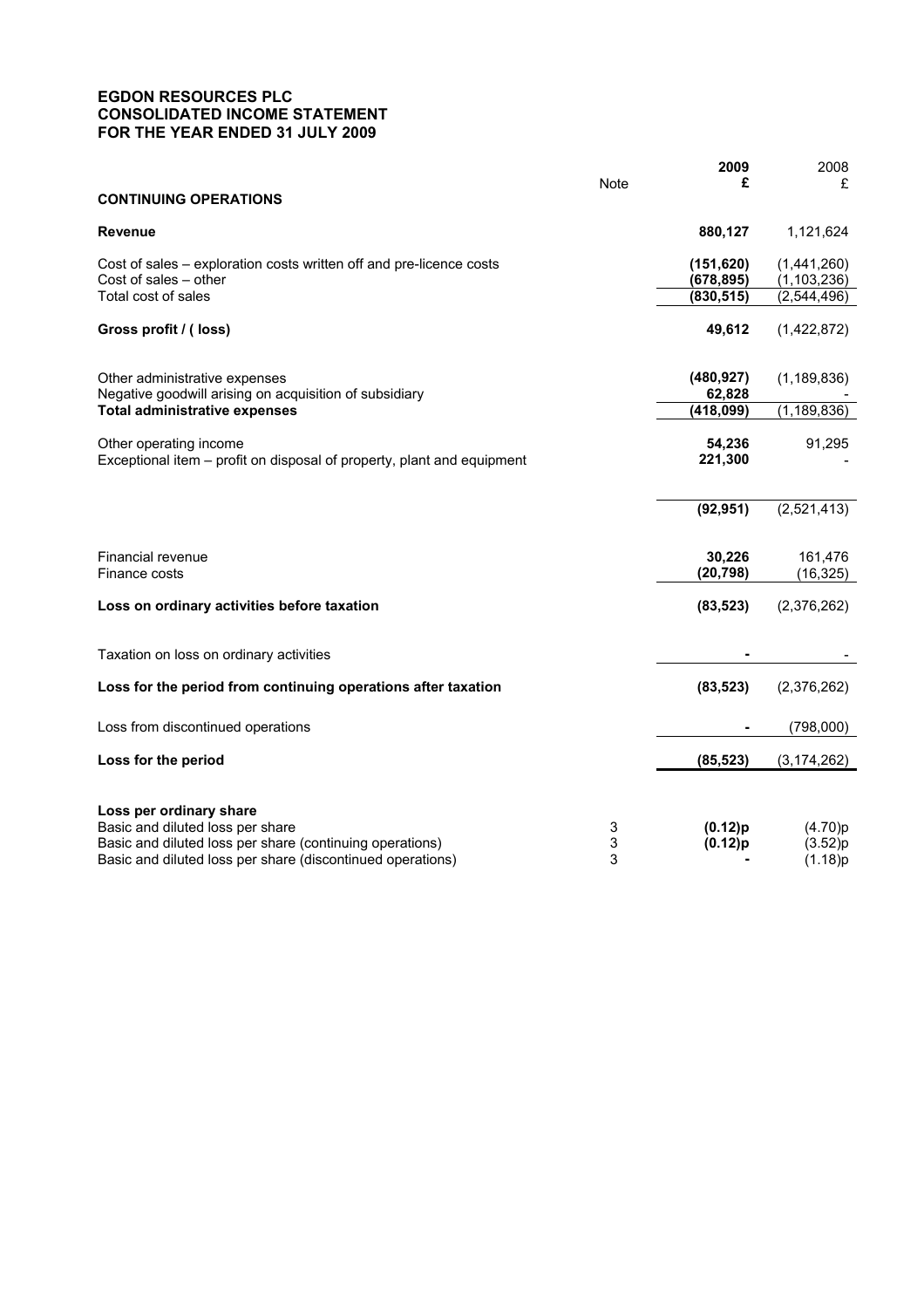## **EGDON RESOURCES PLC CONSOLIDATED BALANCE SHEET AS AT 31 JULY 2009**

|                                                                                                                                       | 2009<br>£                                | 2008<br>£                      |
|---------------------------------------------------------------------------------------------------------------------------------------|------------------------------------------|--------------------------------|
| <b>Non-current Assets</b><br>Intangible assets<br>Property, plant and equipment                                                       | 5,697,408<br>2,480,488                   | 5,471,666<br>775,616           |
| <b>Total non-current assets</b>                                                                                                       | 8,177,896                                | 6,247,282                      |
| <b>Current assets</b><br>Inventory<br>Trade and other receivables<br>Available for sale financial assets<br>Cash and cash equivalents | 12,127<br>437,502<br>50,000<br>1,307,143 | 394,312<br>50,000<br>2,167,058 |
| <b>Total current assets</b>                                                                                                           | 1,806,772                                | 2,611,370                      |
| <b>Current liabilities</b><br>Trade and other payables                                                                                | (311, 078)                               | (318, 546)                     |
| <b>Net current assets</b>                                                                                                             | 1,495,694                                | 2,292,824                      |
| <b>Total assets less current liabilities</b>                                                                                          | 9,673,590                                | 8,540,106                      |
| <b>Non-current liabilities</b><br>Provisions                                                                                          | (750, 333)                               | (249, 545)                     |
| <b>Net assets</b>                                                                                                                     | 8,923,257                                | 8,290,561                      |
| Shareholders' funds                                                                                                                   |                                          |                                |
| Share capital<br>Share premium<br>Merger reserve                                                                                      | 7,547,577<br>65,000                      | 6,861,434<br>65,000            |
| Share based payment reserve<br>Retained earnings                                                                                      | 30,076<br>1,280,604                      | 1,364,127                      |
|                                                                                                                                       | 8,923,257                                | 8,290,561                      |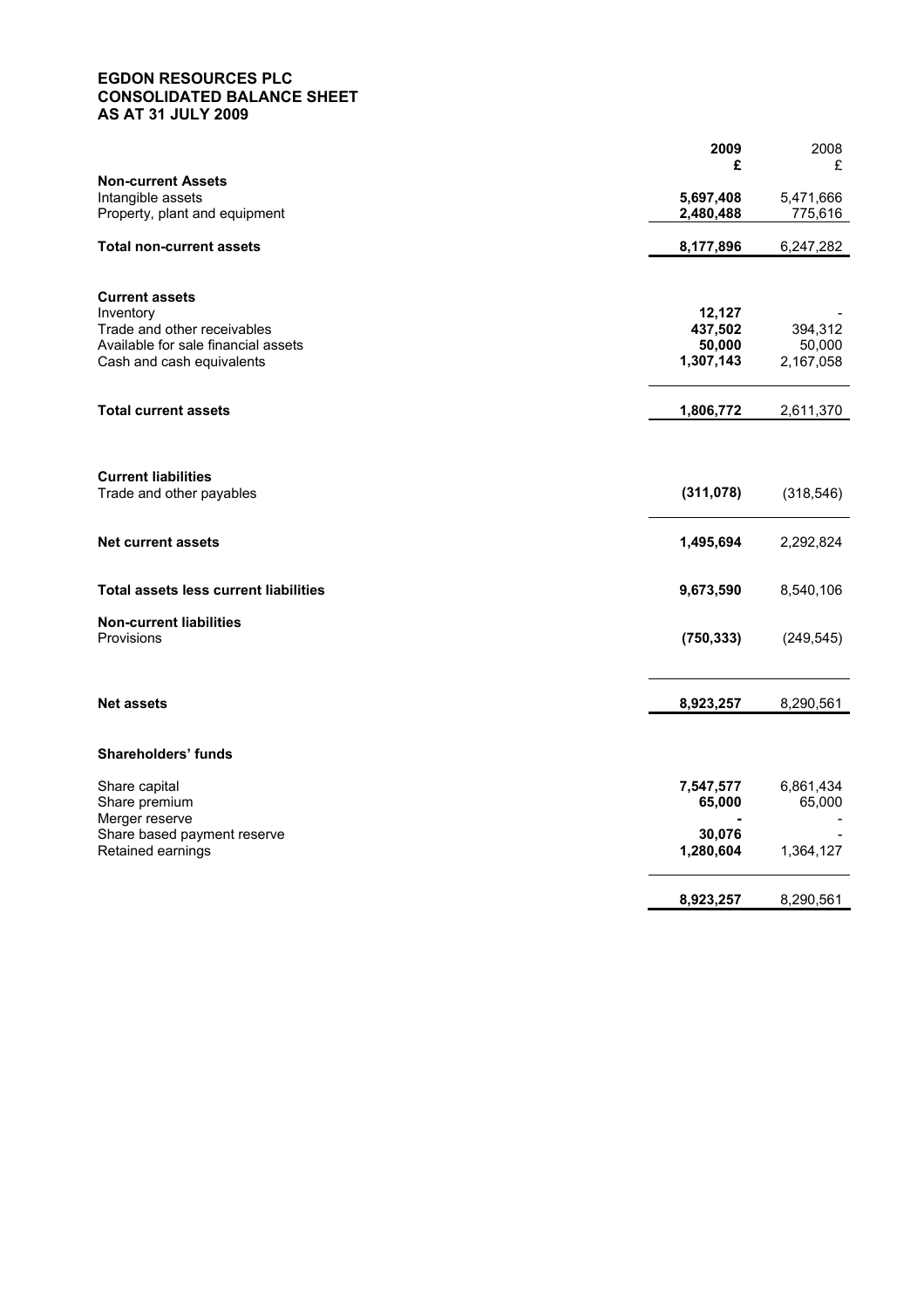## **EGDON RESOURCES PLC CONSOLIDATED CASH FLOW STATEMENT FOR THE YEAR ENDED 31 JULY 2009**

|                                                                 | 2009                | 2008          |
|-----------------------------------------------------------------|---------------------|---------------|
|                                                                 | £                   | £             |
| Cash flows from operating activities                            |                     |               |
| Loss from operations excluding exceptional items                | (304, 823)          | (3, 174, 262) |
| Adjustments for:                                                |                     |               |
| Depreciation and impairment of fixed assets                     | 339,499             | 1,537,531     |
| Deduct negative goodwill                                        | (62,828)            |               |
| (Increase) in trade and other receivables                       | (44,443)            | (109, 437)    |
| (Increase)/decrease in inventory                                | (12,127)            | 24,169        |
| (Decrease) in trade payables                                    | (20, 261)           | (660, 258)    |
| Movement in provisions                                          | (6, 342)            | 2,954         |
| Gross profit on oil well testing<br>Finance costs               | 8,153               |               |
| Financial revenue                                               | 20,798<br>(30, 226) | (290, 476)    |
| Share based remuneration charge                                 | 30,076              |               |
| Bonus paid by way of issue of shares                            |                     | 146,250       |
|                                                                 |                     |               |
| Net cash flow used in operating activities                      | (82,524)            | (2,523,529)   |
|                                                                 |                     |               |
| <b>Investing activities</b>                                     |                     |               |
| Acquisition of subsidiary (net of cash acquired)                | (22, 311)           |               |
| Interest received                                               | 30,226              | 290,476       |
| Payments for exploration and evaluation assets                  | (823, 505)          | (2,055,487)   |
| Payments for other intangible fixed assets                      |                     | (2,556,248)   |
| Purchase of property, plant and equipment                       | (223,439)           | (62, 351)     |
|                                                                 |                     |               |
| Sale of tangible fixed assets                                   | 261,638             |               |
| Cash held by subsidiary on demerger                             |                     | (3,650,735)   |
|                                                                 |                     |               |
| Net cash flow from capital expenditure and financial investment | (777, 391)          | (8,034,345)   |
| <b>Financing activities</b>                                     |                     |               |
| Issue of shares                                                 |                     | 5,000,000     |
| Costs associated with issue of shares                           |                     | (174, 744)    |
|                                                                 |                     |               |
| Net cash flow from financing                                    |                     | 4,825,256     |
|                                                                 |                     |               |
| Net (decrease) in cash and cash equivalents                     | (859, 915)          | (5,732,618)   |
| Cash and cash equivalents as at 1 August 2008                   | 2,167,058           | 7,899,676     |
| Cash and cash equivalents as at 31 July 2009                    | 1,307,143           | 2,167,058     |

Significant non-cash transactions comprised the issue of equity share capital as consideration for the acquisition of subsidiary companies, provision for liabilities in connection with acquisition of a subsidiary and for decommissioning and reinstatement and (in 2008 only) the disposal of Portland Gas plc, effected by way of a scheme of arrangement.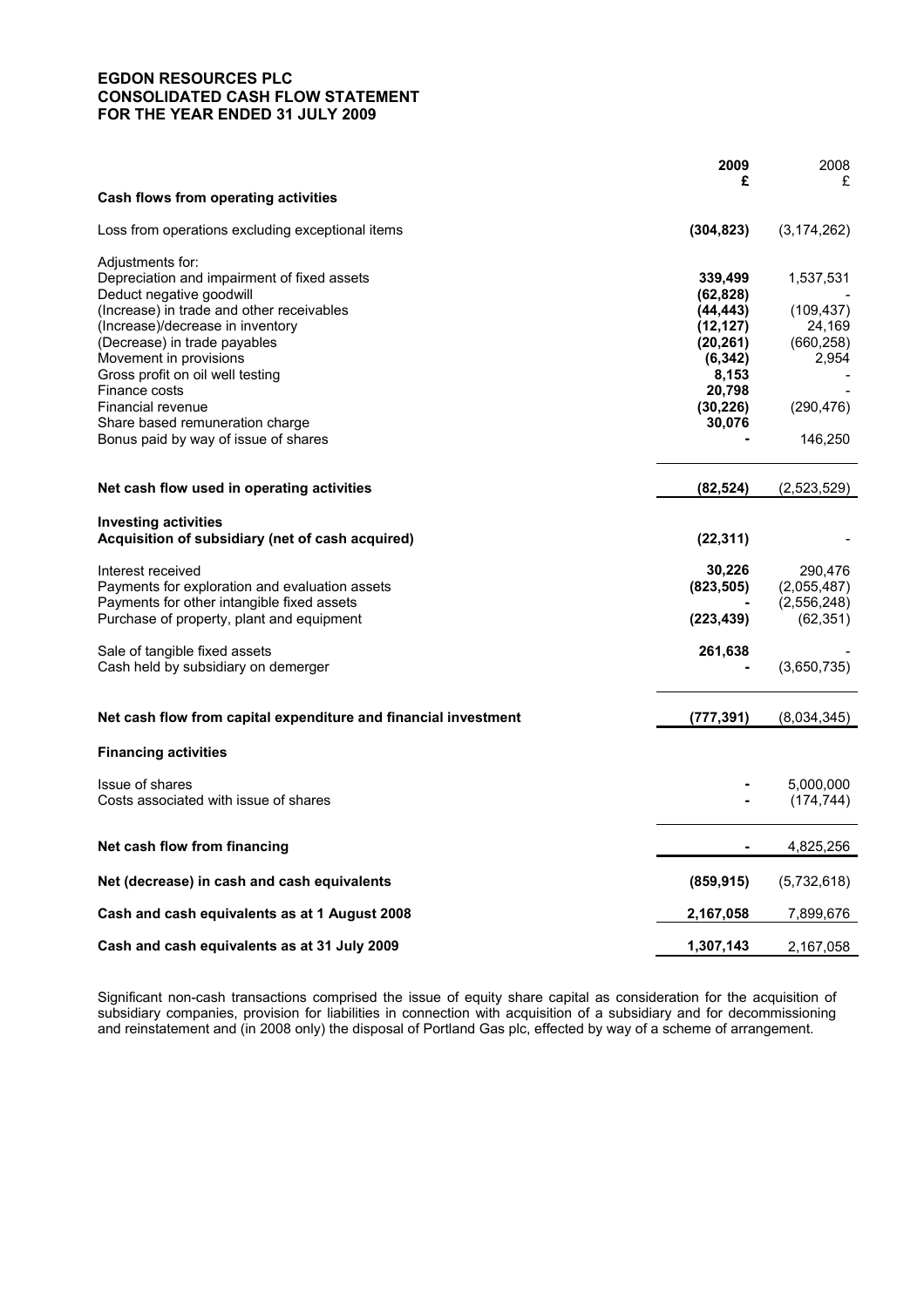# **EGDON RESOURCES PLC CONSOLIDATED STATEMENT OF CHANGES IN SHAREHOLDERS EQUITY FOR THE YEAR ENDED 31 JULY 2009**

|                                                                                  | <b>Share</b><br>capital  | <b>Merger</b><br>reserve | <b>Share</b><br>premium | <b>Share</b><br>based<br>payment<br>reserve | <b>Retained</b><br>earnings | <b>Total equity</b> |
|----------------------------------------------------------------------------------|--------------------------|--------------------------|-------------------------|---------------------------------------------|-----------------------------|---------------------|
|                                                                                  | £                        | £                        | £                       | £                                           | £                           | £                   |
| <b>Balance at 1 August 2007</b>                                                  | 654,657                  | 20,387,373               |                         |                                             | 31,287                      | 21,073,317          |
| Loss for the period and total<br>recognised income and<br>expense for the period |                          |                          |                         |                                             | (3, 174, 262)               | (3, 174, 262)       |
| Issue of ordinary shares<br>September 2007                                       | 23,256                   | 4,802,000                |                         |                                             |                             | 4,825,256           |
| Effect of share cancellation                                                     | (677, 913)               | 677,913                  |                         |                                             |                             |                     |
| Issue of shares following<br>scheme of arrangement                               | 6,780,184                | (6,780,184)              |                         |                                             |                             |                     |
| Transfer of reserve resulting<br>from Court Order                                | $\overline{\phantom{a}}$ | (19,087,102)             |                         |                                             | 19,087,102                  |                     |
| Distribution of Portland Group                                                   |                          |                          |                         |                                             | (14,580,000)                | (14,580,000)        |
| Issue of ordinary shares (May<br>2008)                                           | 81,250                   |                          | 65,000                  |                                             |                             | 146,250             |
| Balance at 31 July 2008                                                          | 6,861,434                | $\overline{\phantom{a}}$ | 65,000                  |                                             | 1,364,127                   | 8,290,561           |
| Loss for the period and total<br>recognised income and<br>expense for the period |                          |                          |                         |                                             | (83, 523)                   | (83, 523)           |
| Issue of ordinary shares                                                         | 686,143                  |                          |                         |                                             |                             | 686,143             |
| Share option charge                                                              |                          |                          |                         | 30,076                                      |                             | 30,076              |
|                                                                                  |                          |                          |                         |                                             |                             |                     |
| Balance at 31 July 2009                                                          | 7,547,577                |                          | 65,000                  | 30,076                                      | 1,280,604                   | 8,923,257           |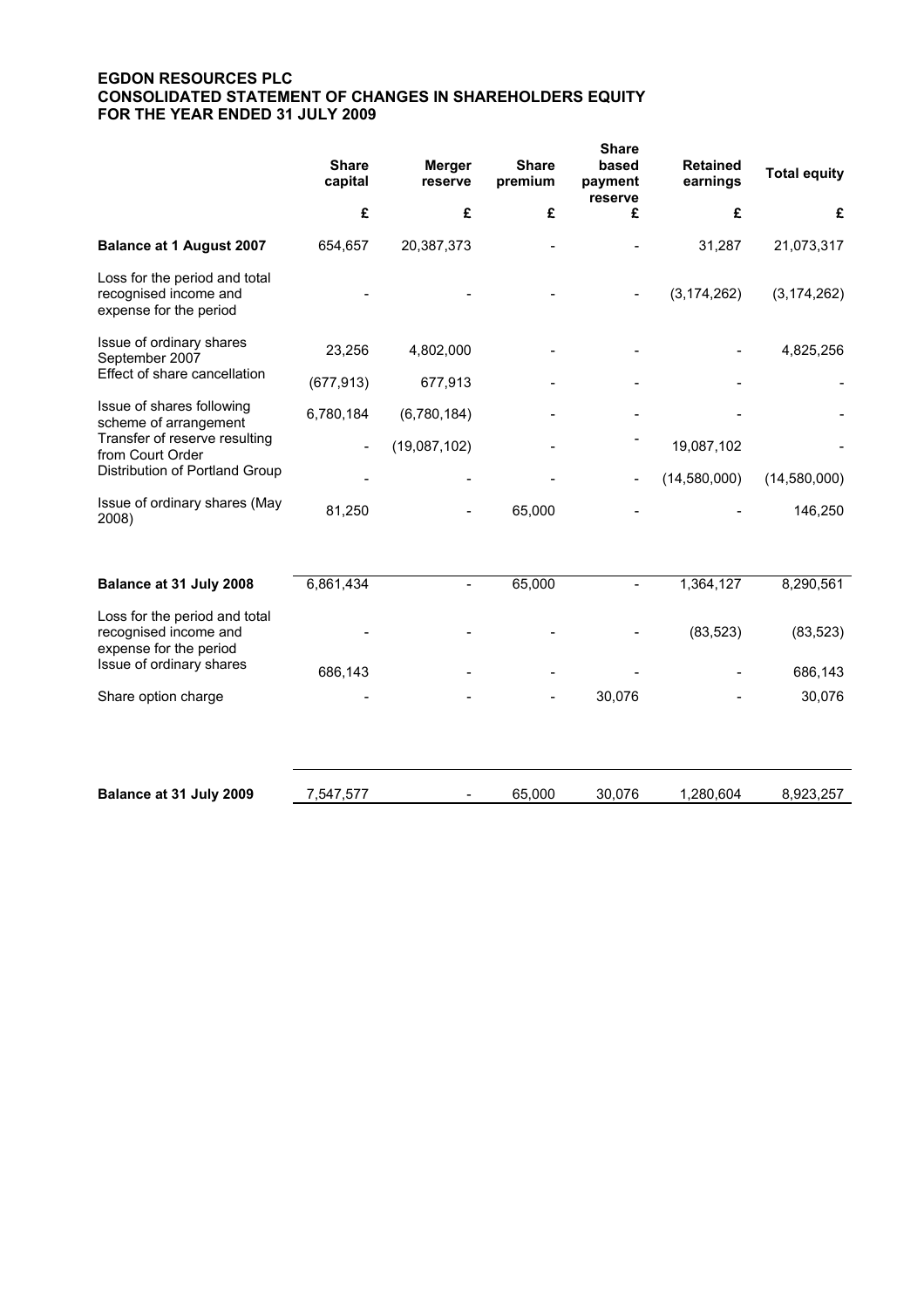### **EGDON RESOURCES PLC NOTES TO THE PRELIMINARY FINANCIAL STATEMENTS FOR THE YEAR ENDED 31 JULY 2009**

## **1. Basis of preparation**

The financial information set out in this announcement does not constitute the statutory accounts of the Group for the years ended 31 July 2009 or 31 July 2008.

The financial information has been extracted from the statutory accounts of the Group for the years ended 31 July 2009 and 31 July 2008. The auditors have reported on these accounts; their reports were unqualified and did not contain a statement under either section 498(2) or 498(3) of the Companies Act 2006 or section 237(2) or section 237(3) of the Companies Act 1985 respectively and did not include references to any matters to which the auditor drew attention by way of emphasis.

The statutory accounts for the year ended 31 July 2008 have been delivered to the Registrar of Companies; those for the year ended 31 July 2009 were approved by the board on 3 November 2009 and will be delivered to the Registrar of Companies following the Annual General Meeting.

There was no change to the group's accounting policies for the year ended 31 July 2009 as compared to those published in the statutory accounts for the year ended 31 July 2008.

## **2. Segmental information**

The primary segment reporting format is determined to be geographical segments as the Group's risks and rates of return are affected predominantly by the economic and market conditions present in each of the geographical areas in which the Group operates. The Group's geographical segments are based on the location of the Group's assets. The Group's head office is in the United Kingdom with operations located in the United Kingdom and France, and licence applications made elsewhere in Europe. During the period the operations of the Group comprise one class of business, being oil and gas exploration, development and production so consequently there are no secondary segments. During 2008, prior to the demerger of Portland Gas plc, the Group was also involved in the development of gas storage facilities.

The turnover of the Group for the period has been derived from the sale of oil which has been extracted from wells in the UK during production and production testing operations.

## **2009**

|                                                     |           |               | <b>Rest of</b> |           |
|-----------------------------------------------------|-----------|---------------|----------------|-----------|
|                                                     | <b>UK</b> | <b>France</b> | <b>Europe</b>  | Total     |
| <b>Turnover by segment:</b>                         | £         | £             | £              | £         |
| Oil sales                                           | 880,127   |               |                | 880,127   |
| Cost of sales by segment:                           |           |               |                |           |
| Exploration costs written off and pre-licence costs | 116,190   | 158           | 35,272         | 151,620   |
| Depreciation                                        | 233,472   |               |                | 233,472   |
| Other                                               | 445,423   |               |                | 445,423   |
|                                                     | 795,085   | 158           | 35,272         | 830,515   |
| Loss on ordinary activities by segment:             |           |               |                |           |
| (Loss)/profit from oil & gas exploration            | (54, 429) | 1,592         | (40, 114)      | (92, 951) |
| Financial revenue                                   | 29,337    | 886           | 3              | 30,226    |
| <b>Financial costs</b>                              | (20.798)  |               |                | (20,798)  |
| (Loss) for the year after interest and tax          | (45, 890) | 2,478         | (40, 111)      | (83, 523) |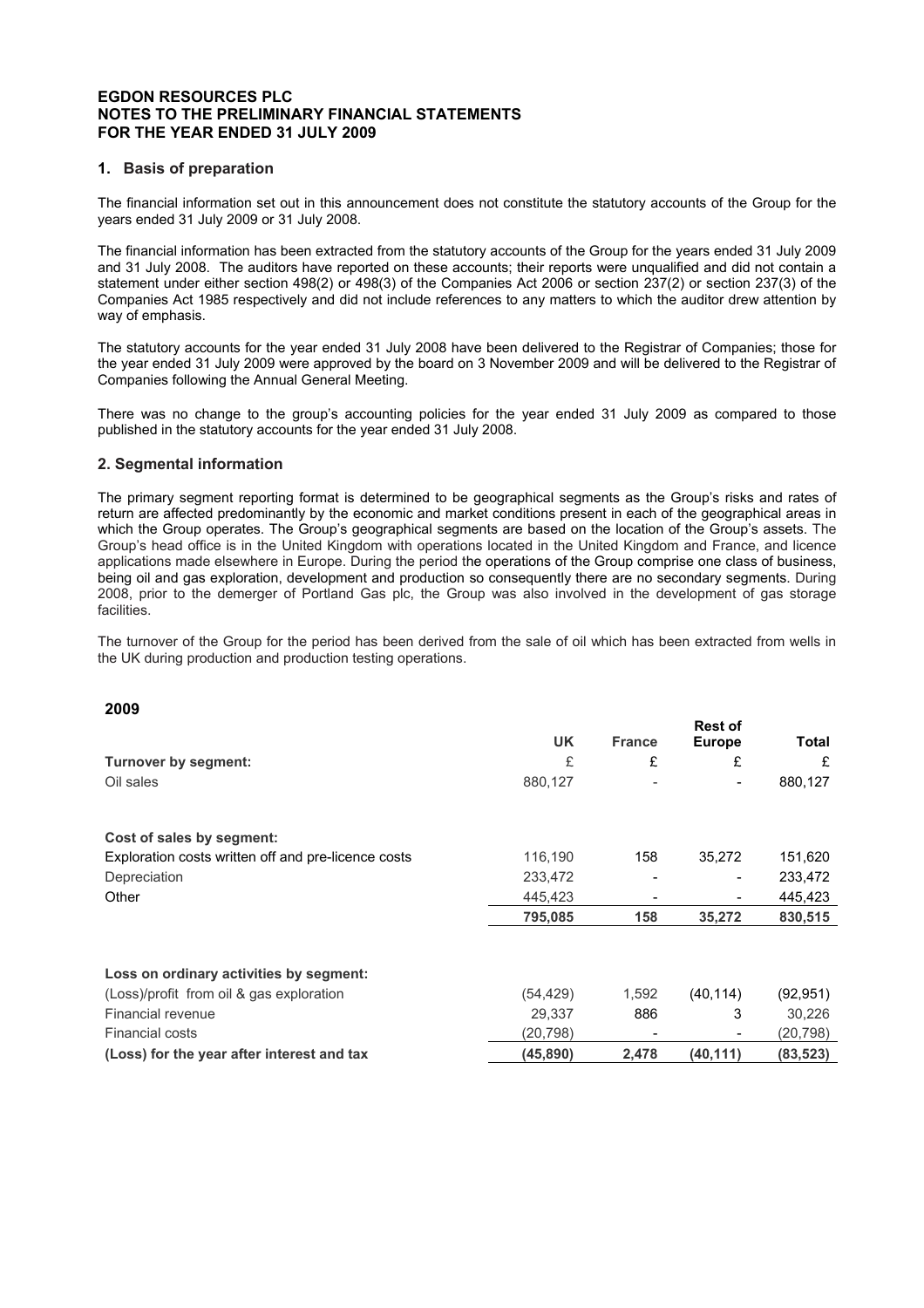|                                                                                                                                                  | <b>UK</b>                | <b>France</b> | <b>Rest of</b><br><b>Europe</b> | <b>Total</b>             |
|--------------------------------------------------------------------------------------------------------------------------------------------------|--------------------------|---------------|---------------------------------|--------------------------|
| <b>Assets by segment:</b><br>UK oil and gas exploration                                                                                          | 7,472,049                | 1,155,249     | 227                             | 8,627,525                |
| Liabilities by segment:<br>UK oil and gas exploration                                                                                            | (990, 127)               | (69, 241)     | (2,043)                         | (1,061,411)              |
| Net assets excluding interest bearing assets and<br>liabilities                                                                                  | 6,481,922                | 1,086,008     | (1,816)                         | 7,566,114                |
| Interest bearing assets UK oil and gas exploration<br>Interest bearing assets - unallocated corporate assets                                     | 1,338,137<br>2,108       | 14,975        | 1,923                           | 1,355,035<br>2,108       |
| Net assets including interest bearing assets and<br><b>liabilities</b>                                                                           | 7,822,167                | 1,100,983     | 107                             | 8,923,257                |
| Capital expenditure on segmental assets:<br>Oil and gas exploration                                                                              | 1,011,172                | 35,772        |                                 | 1,046,944                |
| 2008                                                                                                                                             |                          |               | <b>Rest of</b>                  |                          |
|                                                                                                                                                  | <b>UK</b>                | <b>France</b> | <b>Europe</b>                   | Total                    |
| <b>Turnover by segment:</b>                                                                                                                      | £                        | £             | £                               | £                        |
| Oil sales                                                                                                                                        | 1,121,624                |               | $\overline{a}$                  | 1,121,624                |
| Cost of sales by segment:                                                                                                                        |                          |               |                                 |                          |
| Exploration costs written off and pre-licence costs                                                                                              | 1,388,594                | 52,666        |                                 | 1,441,260                |
| Depreciation<br>Other                                                                                                                            | 158,621<br>944,615       |               |                                 | 158,621<br>944,615       |
|                                                                                                                                                  |                          |               |                                 |                          |
|                                                                                                                                                  | 2,491,830                | 52,666        | $\overline{\phantom{0}}$        | 2,544,496                |
|                                                                                                                                                  |                          |               |                                 |                          |
| Loss on ordinary activities by segment:<br>Loss from oil & gas exploration (continuing activities)<br>UK - Gas storage (discontinued operations) | (2,399,639)<br>(927,000) | (120, 733)    | (1,041)                         | (2,521,413)<br>(927,000) |
| (Loss) for the year                                                                                                                              | (3,326,639)              | (120, 733)    | (1,041)                         | (3,448,413)              |
| Financial revenue                                                                                                                                | 280,405                  | 10,058        | 13                              | 290,476                  |
| <b>Financial costs</b>                                                                                                                           | (16, 325)                |               |                                 | (16, 325)                |
| (Loss) for the year after interest and tax                                                                                                       | (3,062,559)              | (110, 675)    | (1,028)                         | (3, 174, 262)            |
|                                                                                                                                                  | <b>UK</b>                | <b>France</b> | <b>Rest of</b><br><b>Europe</b> | <b>Total</b>             |
| <b>Assets by segment:</b><br>UK oil and gas exploration                                                                                          | 5,506,238                | 1,131,826     | 3,530                           | 6,641,594                |
| Liabilities by segment:<br>UK oil and gas exploration                                                                                            | (493, 310)               | (74, 774)     | (7)                             | (568,091)                |
| Net assets excluding interest bearing assets and liabilities                                                                                     | 5,012,928                | 1,057,052     | 3,523                           | 6,073,503                |
| Interest bearing assets UK oil and gas exploration                                                                                               | 2,202,507                | 11,403        | 417                             | 2,214,327                |
| Interest bearing assets - unallocated corporate assets<br>Net assets including interest bearing assets and                                       | 2,731                    |               |                                 | 2,731                    |
| <b>liabilities</b>                                                                                                                               | 7,218,166                | 1,068,455     | 3,940                           | 8,290,561                |
| Capital expenditure on segmental assets:                                                                                                         |                          |               |                                 |                          |
| Oil and gas exploration                                                                                                                          | 1,713,465                | 864,583       | 3,430                           | 2,581,478<br>2,234,384   |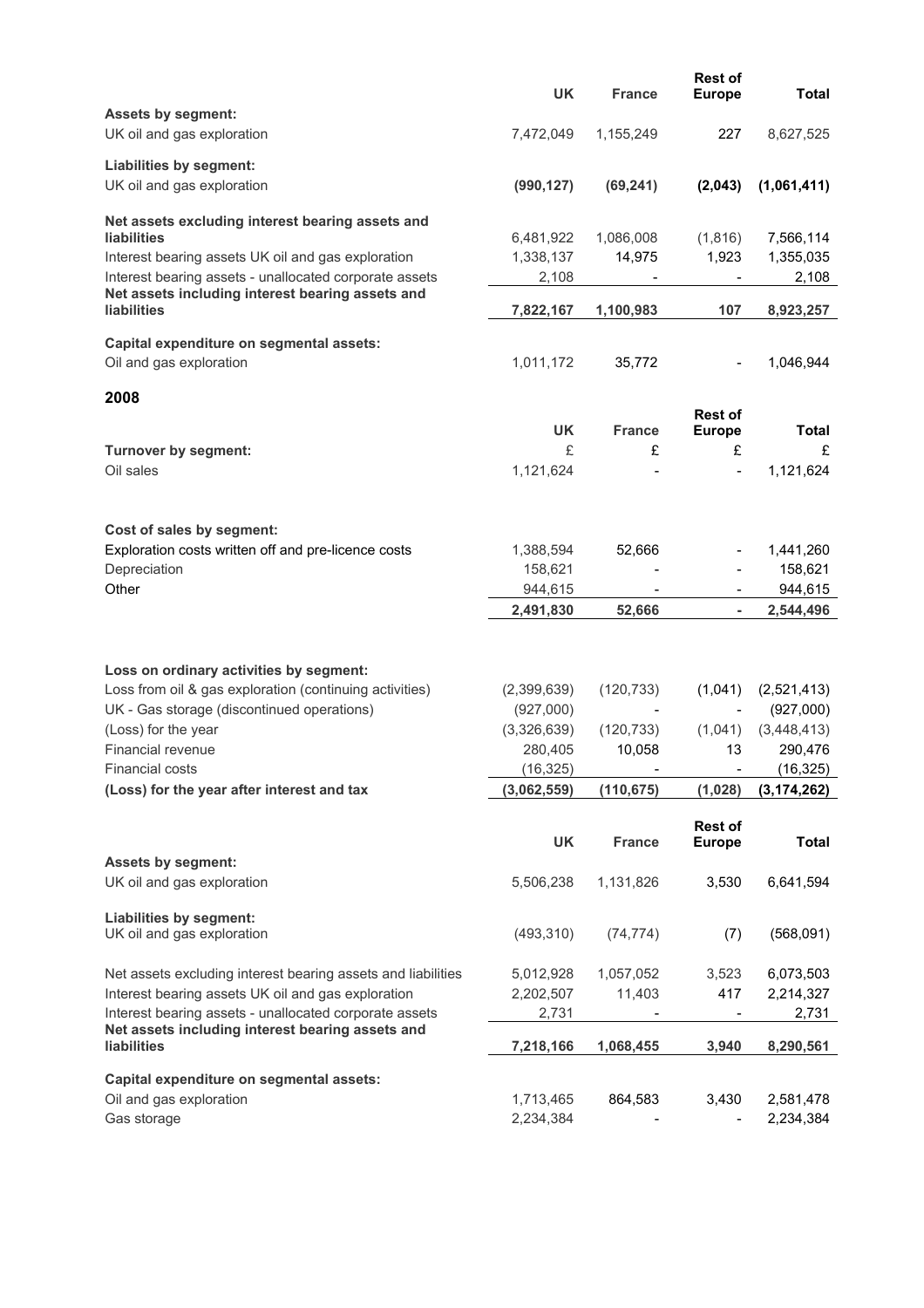### **3. Loss per share**

|                                                                 | 2009       | 2008          |
|-----------------------------------------------------------------|------------|---------------|
|                                                                 | £          | £             |
| Net loss for the financial year                                 | (83, 523)  | (3, 174, 262) |
| Net loss for the financial year (continuing operations)         | (83, 523)  | (2,376,262)   |
| Net loss for the financial year (discontinued operations)       |            | (798,000)     |
| Basic weighted average ordinary shares in issue during the year | 71,283,718 | 67,582,585    |
|                                                                 | Pence      | Pence         |
| Basic and diluted loss per share                                | (0.12)     | (4.70)        |
| Basic and diluted loss per share (continuing operations)        | (0.12)     | (3.52)        |
| Basic and diluted loss per share (discontinued operations)      |            | (1.18)        |

The basic loss per share has been calculated on the loss on ordinary activities after taxation of £83,523 (2008: £3,174,262) divided by the weighted average number of ordinary shares in issue of 71,283,718 (2008: 67,582,585) during the period. The loss per share for continuing operations excludes the financial results for Portland Gas plc.

In accordance with IAS 33, the diluted loss per share calculation is the same as the basic loss per share as assumed conversion of outstanding share options would be anti-dilutive.

# **4. Income Tax**

The major components of income tax expense for the years ended 31 July 2009 and 2008 are:

|                                                                                                                                        | 2009      | 2008        |
|----------------------------------------------------------------------------------------------------------------------------------------|-----------|-------------|
|                                                                                                                                        | £         | £           |
| a) Consolidated income statement                                                                                                       |           |             |
| Current income tax charge                                                                                                              |           |             |
| Adjustments in respect of current income tax of previous years                                                                         |           |             |
| b) A reconciliation between tax expense and the product of accounting loss for<br>the years ended 31 July 2009 and 2008 is as follows: |           |             |
| Accounting loss before tax from continuing operations<br>Loss on ordinary activities multiplied by the standard rate of tax of 28%     | (83, 523) | (2,376,262) |
| (2008:28%)                                                                                                                             | (23, 386) | (665, 306)  |
| Expenses not permitted for tax purposes                                                                                                | 15,053    | 126,400     |
| Deductions for tax not included in income statement                                                                                    |           |             |
| Movements in unrecognised deferred tax assets                                                                                          | 8,333     | 532,998     |
| Group relief                                                                                                                           |           | 5,908       |
| Income tax expense reported in the income statement                                                                                    |           |             |

### **c) Factors that may affect the future tax charge:**

The Group has trading losses of £16,027,863 (2008: £13,673,772) which may reduce future tax charges. Future tax charges may also be reduced by capital allowances on cumulative capital expenditure, supplementary allowance on ring-fenced exploration expenditure and the extent to which any profits are generated by any ring-fenced activities, which attract a higher rate of tax.

### **d) Deferred taxation**

The Group has an unrecognised deferred taxation asset of £2,197,991 (2008: £3,540,748) at year end.